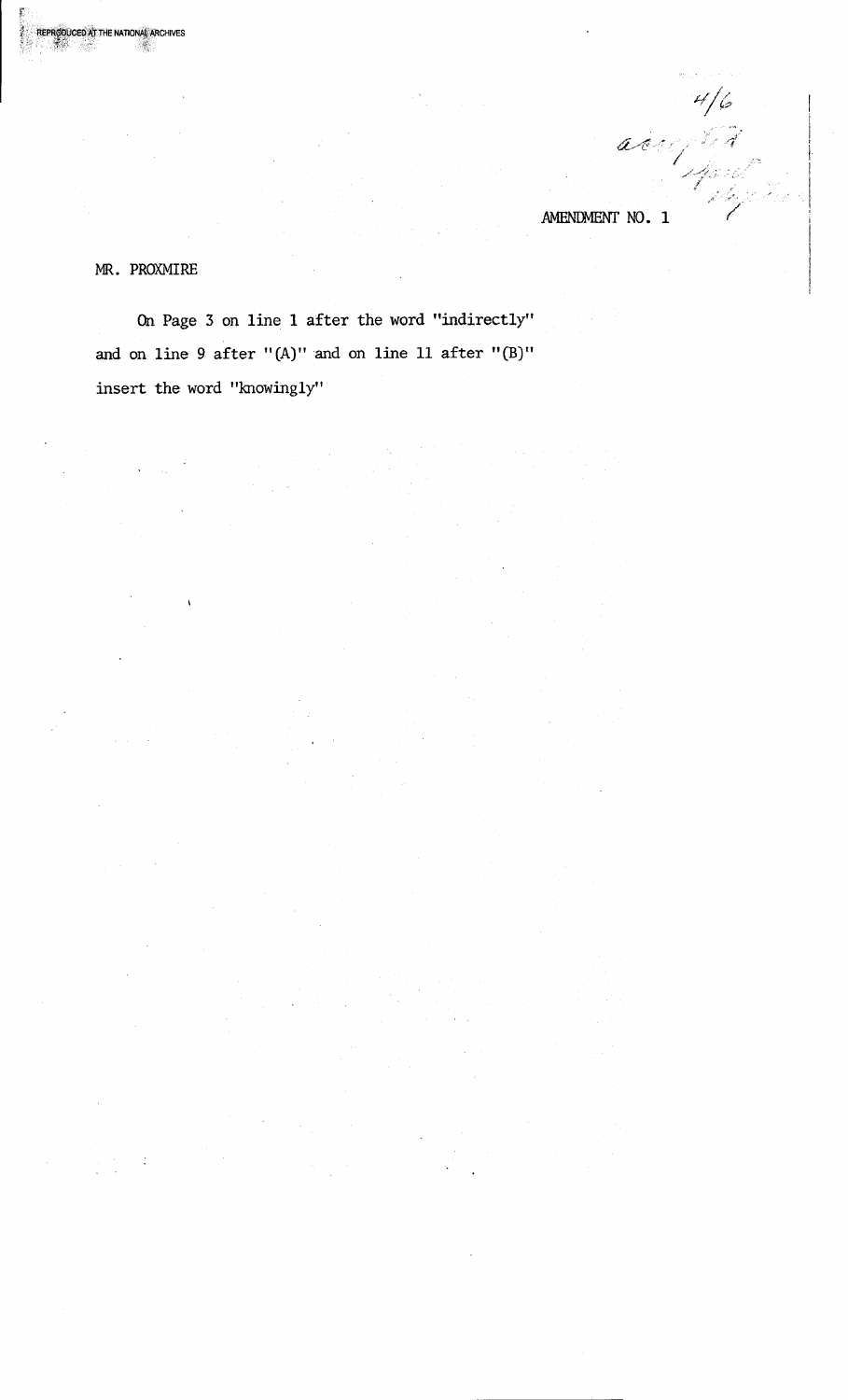4/6<br>accepted

AMENDMENT NO. 2

MR. PROXMlRE

On Page 4 strike lines  $\sqrt{8}$  and 9 and in their place insert the words "in furtherance of an offer, payment, or promise to pay, or authorization of the payment of, any money, or offer, gift, or promise to give or authorization of the giving of anything of value to --"

On Page 6 stike lines 3, 4, and 5 after the word "corruptly" and insert in their place the words: "in furtherance of an offer, payment, or promise to pay, or authorization of the payment of, any money, or offer, gift, or promise to give or authorization of the giving of anything of value to--"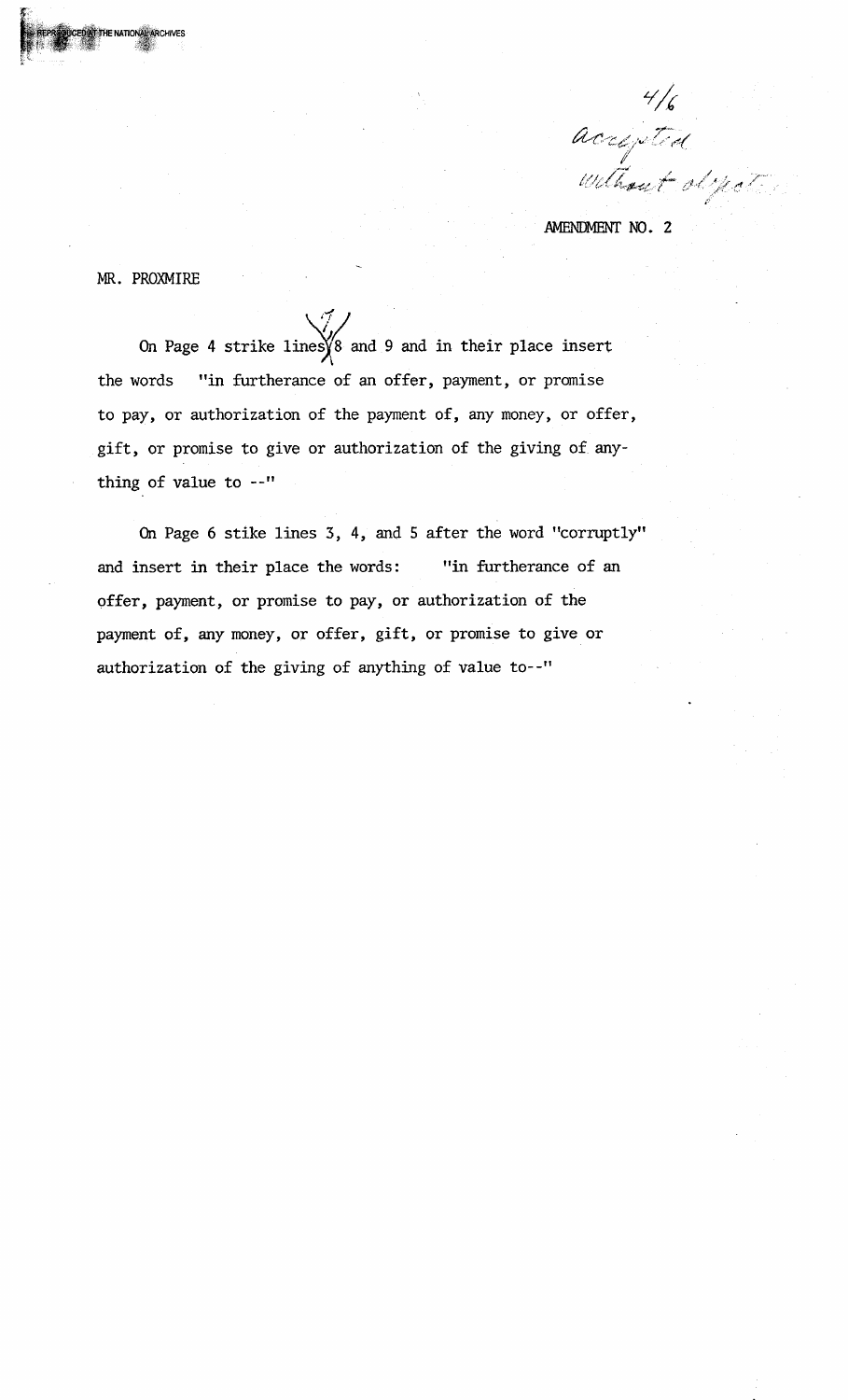$4/6$ origited objection AMENDMENT NO. 3 $^6$ 

MR. PROXMlRE

HE NATIONA

RCHIVES

On Page 4, line 5 after the word "title" insert the words "or any officer, director, employee or stockholder thereof acting on behalf of such issuer"

On Page 6, line 1 after "1934" insert the words "or any officer, director, employee or stockholder thereof acting on behalf of such domestic concern"